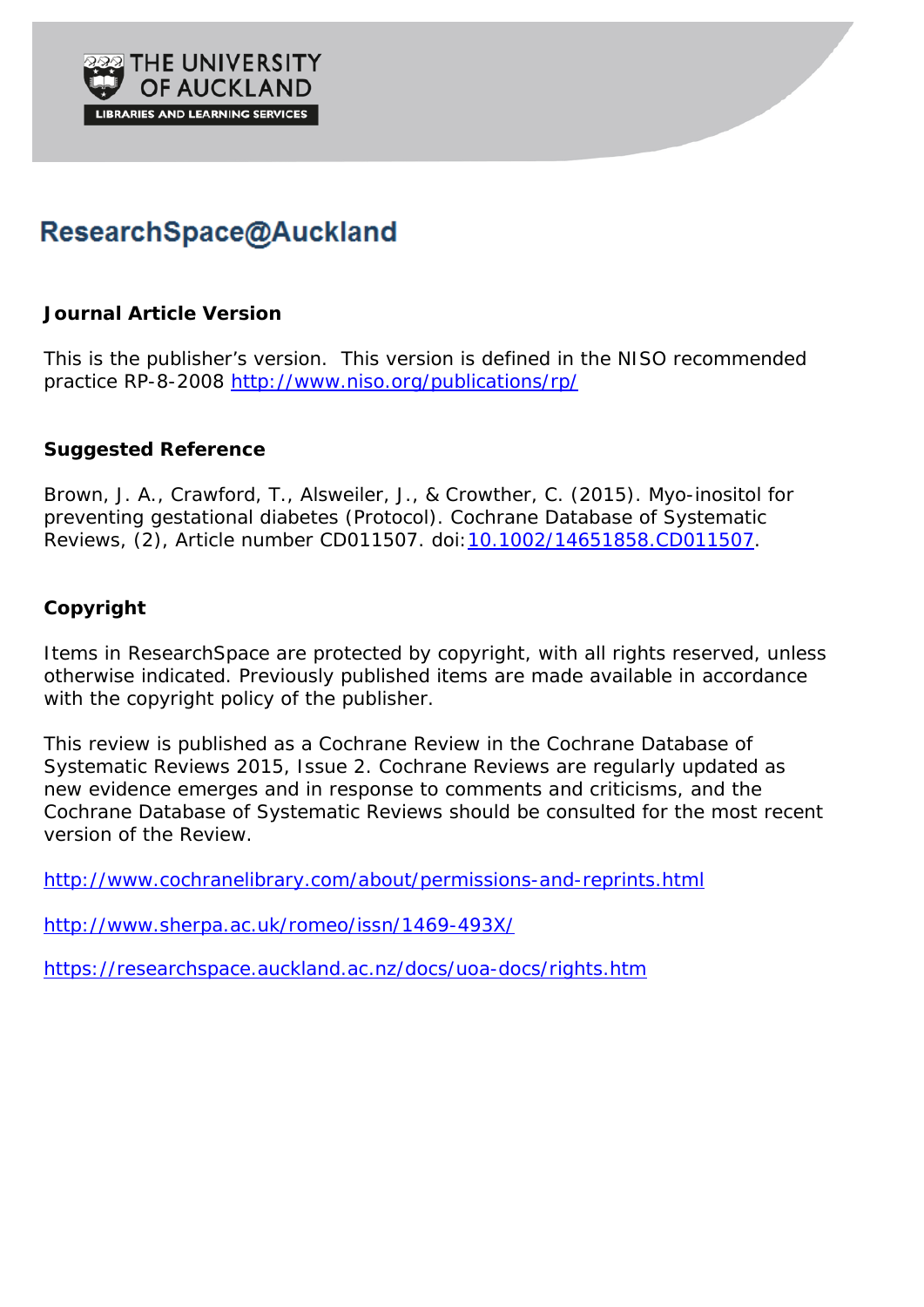# **Myo-inositol for preventing gestational diabetes (Protocol)**

**Brown J, Crawford TJ, Alsweiler J, Crowther CA**



This is a reprint of a Cochrane protocol, prepared and maintained by The Cochrane Collaboration and published in *The Cochrane Library* 2015, Issue 2

<http://www.thecochranelibrary.com>

# WILEY

**Myo-inositol for preventing gestational diabetes (Protocol) Copyright © 2015 The Cochrane Collaboration. Published by John Wiley & Sons, Ltd.**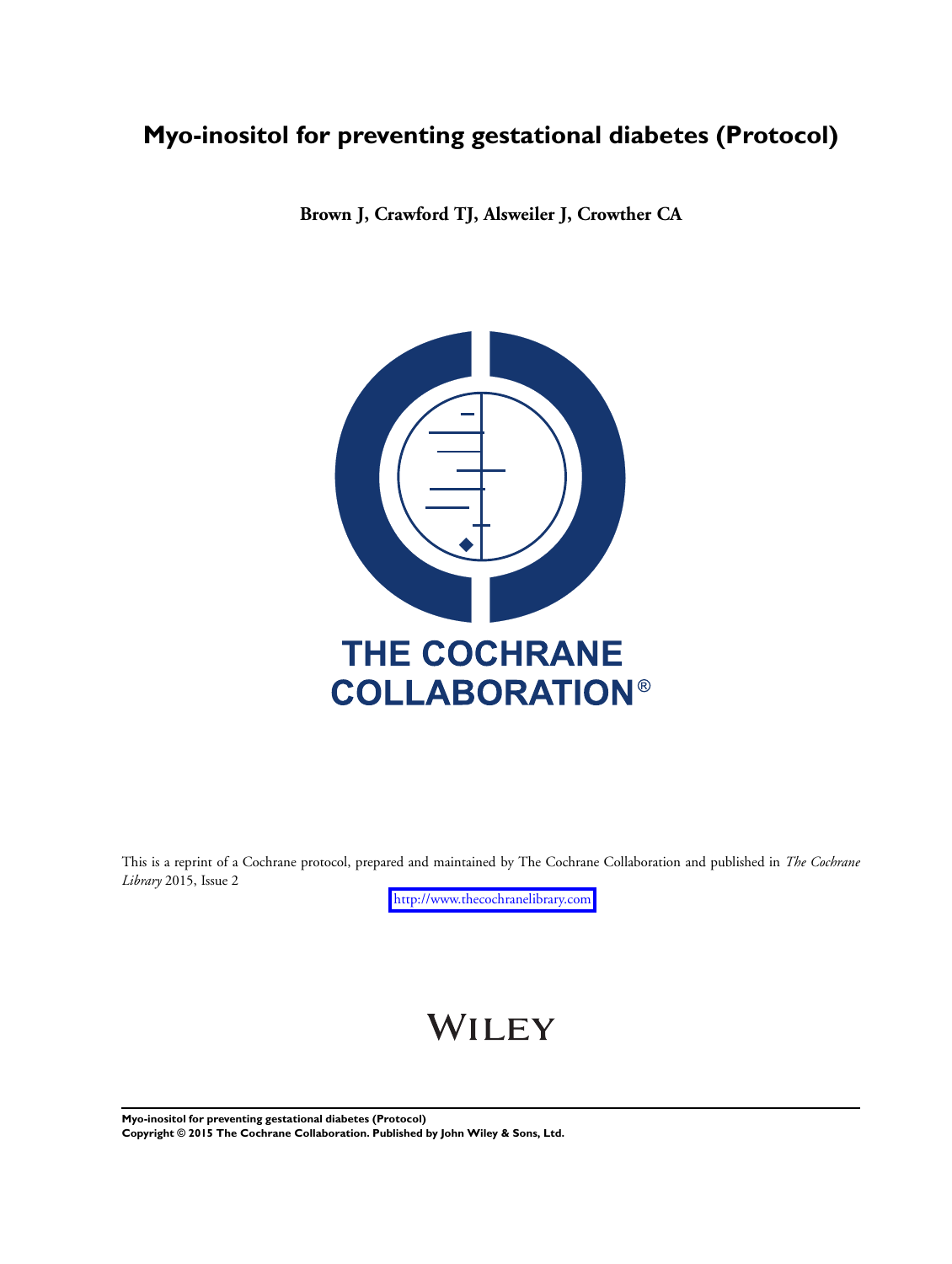## **TABLE OF CONTENTS**

|                                                                                                                                                                                                                                | $\overline{2}$ |
|--------------------------------------------------------------------------------------------------------------------------------------------------------------------------------------------------------------------------------|----------------|
|                                                                                                                                                                                                                                | $\overline{2}$ |
|                                                                                                                                                                                                                                | $\overline{7}$ |
|                                                                                                                                                                                                                                | $\overline{7}$ |
|                                                                                                                                                                                                                                | $\overline{9}$ |
| WHAT'S NEW research research and the state of the state of the state of the state of the state of the state of the state of the state of the state of the state of the state of the state of the state of the state of the sta | $\overline{9}$ |
|                                                                                                                                                                                                                                | $\overline{9}$ |
|                                                                                                                                                                                                                                | - 9            |
|                                                                                                                                                                                                                                | -9             |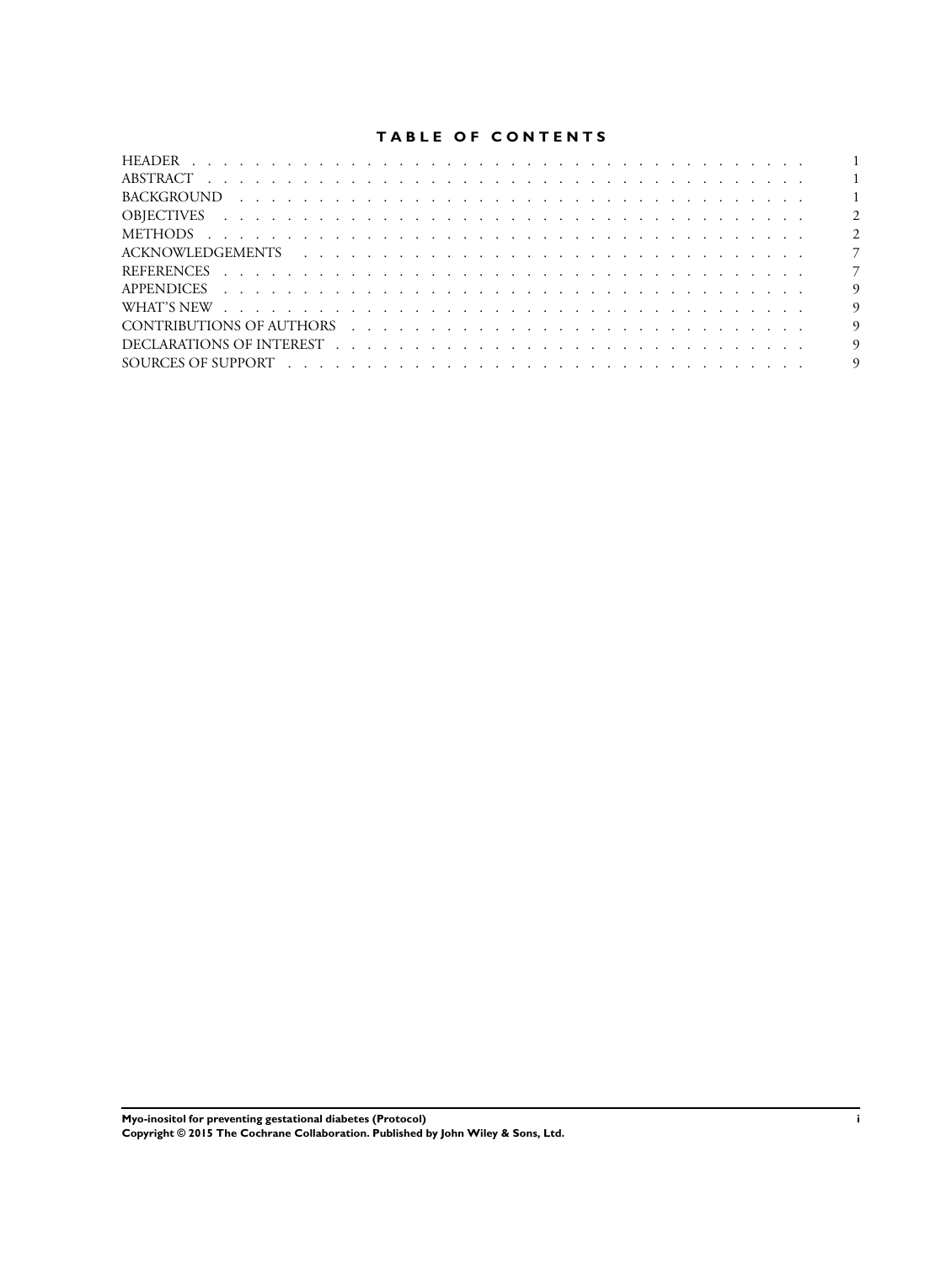<span id="page-3-0"></span>**[Intervention Protocol]**

# **Myo-inositol for preventing gestational diabetes**

Julie Brown<sup>1</sup>, Tineke J Crawford<sup>1</sup>, Jane Alsweiler<sup>2</sup>, Caroline A Crowther<sup>1,3</sup>

<sup>1</sup> Liggins Institute, The University of Auckland, Auckland, New Zealand. <sup>2</sup>Neonatal Intensive Care Unit, Auckland Hospital, Auckland, New Zealand. <sup>3</sup>ARCH: Australian Research Centre for Health of Women and Babies, Robinson Research Institute, Discipline of Obstetrics and Gynaecology, The University of Adelaide, Adelaide, Australia

Contact address: Julie Brown, Liggins Institute, The University of Auckland, Park Rd, Grafton, Auckland, 1142, New Zealand. [j.brown@auckland.ac.nz](mailto:j.brown@auckland.ac.nz).

**Editorial group:** Cochrane Pregnancy and Childbirth Group. **Publication status and date:** Edited (no change to conclusions), published in Issue 2, 2015.

**Citation:** Brown J, Crawford TJ, Alsweiler J, Crowther CA. Myo-inositol for preventing gestational diabetes. *Cochrane Database of Systematic Reviews* 2015, Issue 2. Art. No.: CD011507. DOI: 10.1002/14651858.CD011507.

Copyright © 2015 The Cochrane Collaboration. Published by John Wiley & Sons, Ltd.

#### **A B S T R A C T**

This is the protocol for a review and there is no abstract. The objectives are as follows:

To assess if supplements of myo-inositol are safe and effective, for the mother and fetus, in preventing gestational diabetes.

## **B A C K G R O U N D**

## **Description of the condition**

Gestational diabetes mellitus (GDM) is defined as any degree of glucose intolerance with onset or first recognition during pregnancy [\(Metzger 1998](#page-9-0)). This condition imposes several complications for affected women and their babies making it crucial for an early diagnosis and management.

Screening for GDM varies from country to country, with some countries selectively screening based on risk factors ([NICE 2008](#page-9-0)), and other countries using universal screening of all pregnant women [\(Nankervis 2013](#page-9-0)). Screening is usually done using the oral glucose challenge test (OGCT) followed by an oral glucose tolerance test (OGTT) if the challenge test is failed, between 24 and 28 weeks of pregnancy. A number of risk factors are associated with developing gestational diabetes mellitus [\(Nankervis 2013\)](#page-9-0):

- previous GDM;
- previously elevated blood glucose level;
- ethnicity: south and southeast Asian, Aboriginal, Pacific Islander, Maori, Middle Eastern, non-Caucasian African;
	- age  $> 40$  years;
- family history of diabetes mellitus (first degree relative with diabetes mellitus or a sister with GDM);
- obesity, especially body mass index (BMI) greater than 35  $kg/m<sup>2</sup>$ ;
- previous macrosomia (baby with birthweight greater than 4500 g or greater than 90th percentile);
	- polycystic ovarian syndrome;
	- medications: corticosteroids, antipsychotics;
	- pregnancy weight gain.

Several studies have reported an increasing pattern in GDM prevalence ([Ferrara 2007](#page-9-0)). As many as 50% of women with GDM will develop type 2 diabetes within five years of the index pregnancy [\(Kim 2002\)](#page-9-0). Gestational diabetes mellitus also doubles the risk of serious injury at birth, triples the likelihood of caesarean delivery, and quadruples the incidence of newborn intensive care unit (NICU) admission [\(Moore 2014\)](#page-9-0). Infants of women with GDM are at increased risk of developing obesity, impaired glucose toler-

**Myo-inositol for preventing gestational diabetes (Protocol) 1**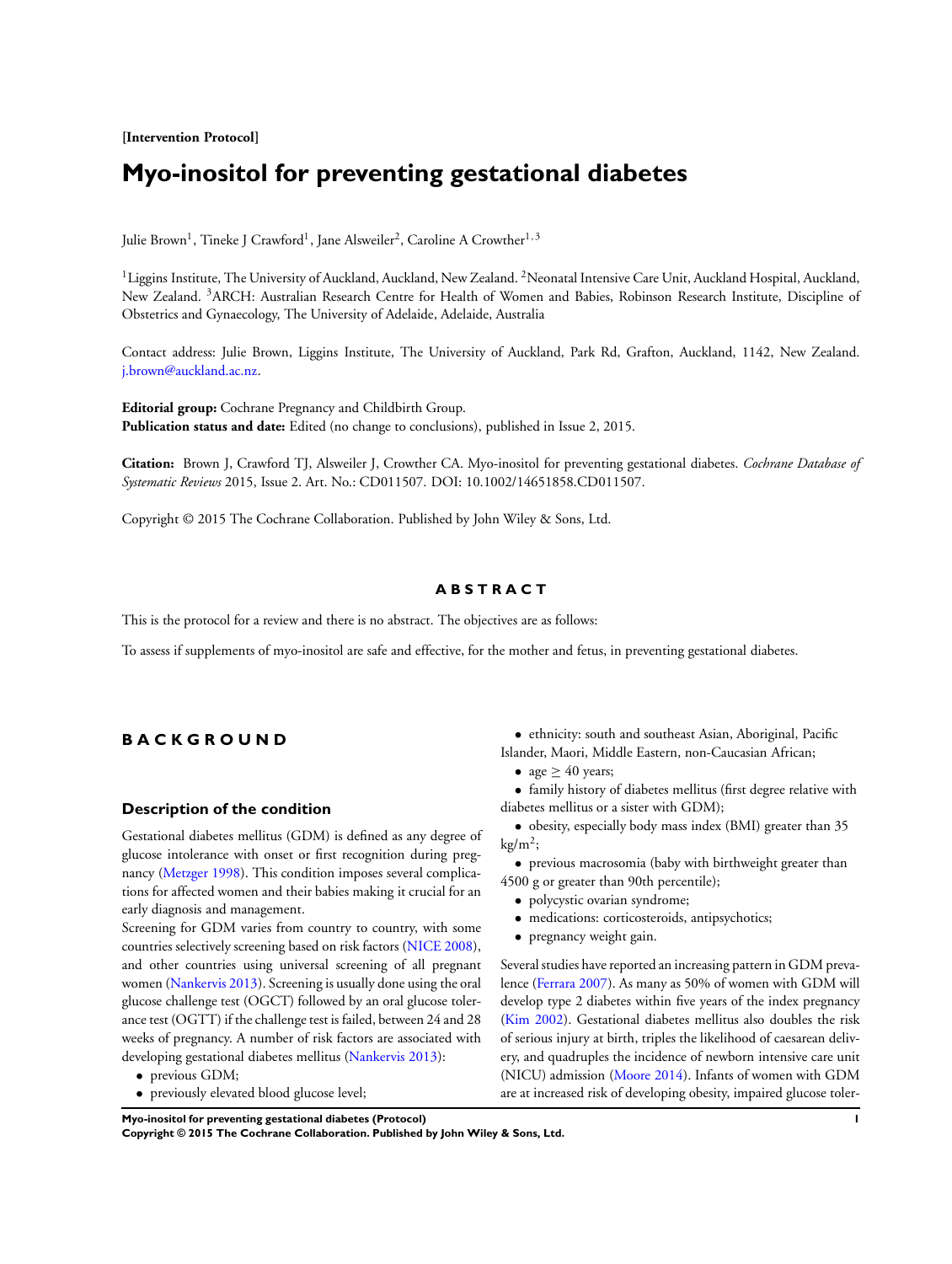ance, and diabetes as children or young adults [\(Pettitt 1983](#page-9-0); [Pettitt](#page-9-0) [1988](#page-9-0); [Silverman 1998\)](#page-9-0).

### **Description of the intervention**

Both non-pharmacological and pharmacological interventions have been used to try and prevent gestational diabetes.

A Cochrane review *'Dietary advice in pregnancy for preventing gestational diabetes mellitus'* [\(Tieu 2008\)](#page-9-0) concluded that while a low glycaemic index (GI) diet was beneficial for some outcomes for the mother (lower maternal fasting glucose concentration) and child (reduction in large-for-gestational-age infants, lower ponderal index), the evidence is limited. Similarly, the review *'Exercise for pregnant women for preventing gestational diabetes mellitus'* concluded that there is limited evidence to currently support exercise during pregnancy for the prevention of glucose intolerance or GDM [\(Han 2012\)](#page-9-0). Currently, a review is in progress to assess the effects of physical exercise in combination with dietary advice for pregnant women for preventing GDM, and associated adverse health consequences for the mother and her infant/child ([Crane 2013](#page-9-0)). Metformin is an oral anti-diabetic drug in the biguanide class. Metformin is the first-line drug of choice for the treatment of type 2 diabetes. Metformin has been used to prevent GDM in highrisk pregnancies (women with polycystic ovary syndrome - PCOS) and yielded contrasting results [\(Glueck 2008;](#page-9-0) [Nestler 1999](#page-9-0)).

Myo-inositol is a nutrient in the vitamin B complex and is a naturally occurring sugar found in the human body [\(NCI\)](#page-9-0). It is an isomer of inositol, one of the intracellular mediators of the insulin signal and is correlated with insulin sensitivity in type 2 diabetes [\(Kennington 1990](#page-9-0); [Suzuki 1994\)](#page-9-0). Inositol is commonly found in cereals, corn, legumes and meat.

Due to its role as a second messenger, myo-inositol has many benefits.When used as a co-treatment, it ensured euthyroidism (normal production of thyroid hormone) in subclinical hypothyroidism patients with autoimmune thyroiditis ([Nordio 2013](#page-9-0)). Also, myoinositol has proven to be efficacious in treating premenstrual dysphoric disorder (PMDD), a mood disorder disrupting the social and/or occupational life of affected women [\(Carlomagno 2011](#page-9-0)). PCOS, a medical condition characterised by insulin resistance has been successfully treated with myo-inositol and folic acid ([Papaloe](#page-9-0) [2007](#page-9-0)). Inositol has been reported to improve insulin sensitivity and ovulatory function in young women affected by PCOS in the Dchiro-inositol isomer [\(Nestler 1999\)](#page-9-0) or in the myo-inositol isomer [\(Genazzani 2008\)](#page-9-0). Furthermore, myo-inositol has shown to improve hyperandrogenism in women with PCOS [\(Minozzi 2008](#page-9-0)) and pregnancy outcomes in infertile women with poor oocyte quality [\(Unfer 2011\)](#page-9-0).

#### **How the intervention might work**

Given the above beneficial effects on improving insulin sensitivity, myo-inositol may be useful for women with gestational diabetes. In a small randomised controlled trial of myo-inositol in 69 women with gestational diabetes, markers of insulin resistance were improved in the study group  $(n = 24)$  compared to the control group  $(n = 45)$  [\(Corrado 2011](#page-9-0)). A retrospective review of 46 pregnant women treated with myo-inositol compared to 37 controls described it as safe during the pre-pregnancy and early pregnancy period when used in insulin-resistant conditions [\(D'Anna](#page-9-0) [2011](#page-9-0)). No women in either of these studies reported side effects of treatment.

#### **Why it is important to do this review**

GDM is an increasing problem worldwide. Identification of effective preventive measures for GDM is of great importance.

## **O B J E C T I V E S**

To assess if supplements of myo-inositol are safe and effective, for the mother and fetus, in preventing gestational diabetes.

## **M E T H O D S**

### **Criteria for considering studies for this review**

#### **Types of studies**

All published and unpublished randomised controlled trials and cluster-randomised trials as well as conference abstracts assessing the effects of myo-inositol for the prevention of gestational diabetes mellitus (GDM) will be included. We will exclude quasirandomised trials and cross-over trials.

#### **Types of participants**

Pregnant women who are at risk of GDM (as defined by trialists) will be included.Women with pre-existing type 1 or type 2 diabetes will be excluded.

#### **Types of interventions**

The intervention will include administration of any doses of myoinositol in pregnancy. We will include studies where such intervention is compared with those who received no treatment, placebo or another intervention.

**Myo-inositol for preventing gestational diabetes (Protocol) 2 Copyright © 2015 The Cochrane Collaboration. Published by John Wiley & Sons, Ltd.**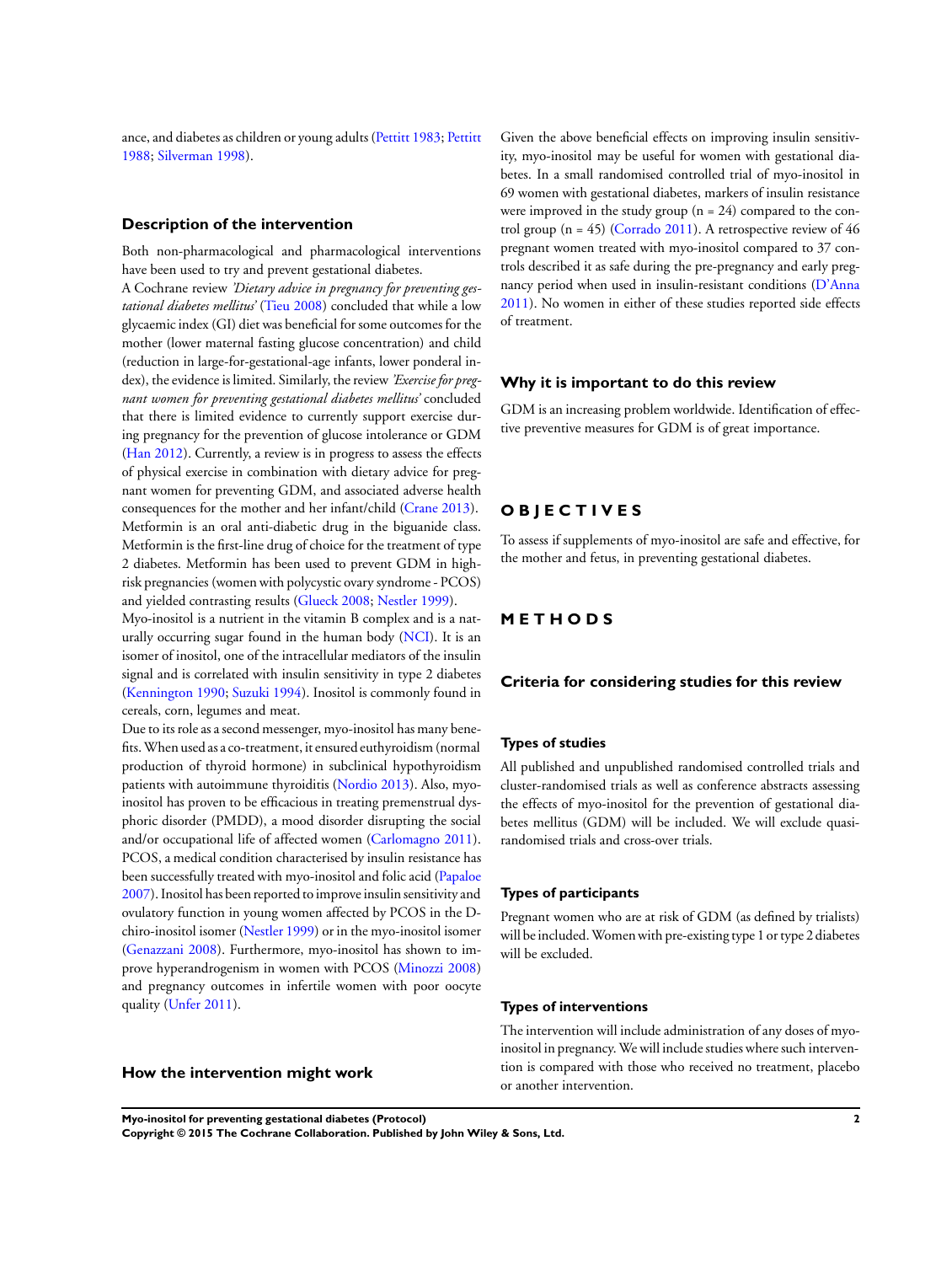#### **Types of outcome measures**

#### **Primary outcomes**

#### **Maternal outcomes**

1. Incidence of GDM (diagnostic criteria as defined in individual trials)

- 2. Pre-eclampsia
- 3. Caesarean section

#### **Neonatal outcomes**

1. Large-for-gestational age (birthweight greater than the 90th centile; or as defined by individual trial)

2. Perinatal mortality

3. Death or morbidity composite (variously defined by trials, e.g. infant death, shoulder dystocia, bone fracture or nerve palsy)

#### **Secondary outcomes**

#### **Maternal outcomes**

- 1. Postnatal weight retention
- 2. Body mass index (BMI)
- 3. Development of type 2 diabetes mellitus
- 4. Development of type 1 diabetes mellitus
- 5. Impaired glucose tolerance (as defined in individual trials)
- 6. Insulin sensitivity (as defined in individual trials)

7. Incidence of pregnancy hyperglycaemia not meeting GDM diagnostic criteria (diagnostic criteria as defined in individual trials)

- 8. Induction of labour
- 9. Mode of birth (caesarean section, vaginal birth)
- 10. Perineal trauma
- 11. Pre-eclampsia (as defined by individual trials)
- 12. Weight gain during pregnancy
- 13. Adiponectin levels
- 14. Gestational age at screening for GDM
- 15. Postpartum haemorrhage
- 16. Postpartum infection
- 17. Placental abruption
- 18. Polyhydramnios
- 19. Compliance with treatment
- 20. Breastfeeding at discharge, six weeks postpartum
- 21. Women's sense of well-being and quality of life (as defined in individual trials)
- 22. Women's view of intervention

#### **Infant outcomes**

- 1. Macrosomia (as defined in individual trials)
- 2. Birthweight and z-score
- 3. Head circumference and z-score
- 4. Length and z-score
- 5. Small-for-gestational age (as defined in individual trials)
- 6. Neonatal hypoglycaemia requiring treatment (as defined in

individual trials)

- 7. Gestational age at birth
- 8. Preterm birth (less than 37 weeks' gestational age)
- 9. Shoulder dystocia
- 10. Bone fracture
- 11. Nerve palsy
- 12. Respiratory distress syndrome
- 13. Hyperbilirubinaemia requiring treatment (as defined in individual trials)
- 14. Apgar scores (less than seven at five minutes)
- 15. Ponderal index
- 16. Fetal adipocity (as defined in individual trials)
- 17. Neonatal glucose concentration
- 18. Infant mortality (fetal, neonatal, perinatal)

#### **Childhood outcomes**

- 1. Weight
- 2. Height
- 3. Head circumference
- 4. Body mass index
- 5. Adipocity (fat mass/fat free mass (variously measured))
- 6. Blood pressure
- 7. Impaired glucose tolerance (as defined in individual trials)
- 8. Development of type 1 diabetes mellitus
- 9. Development of type 2 diabetes mellitus
- 10. Insulin sensitivity
- 11. Dyslipidaemia or metabolic syndrome
- 12. Neurodisability
- 13. Educational achievement

#### **Adulthood outcomes**

- 1. Weight
- 2. Height
- 3. BMI
- 4. Adipocity (fat mass/fat-free mass (variously measured))
- 5. Blood pressure
- 6. Impaired glucose tolerance (as defined in individual trials)
- 7. Development of type 1 diabetes
- 8. Development of type 2 diabetes
- 9. Insulin sensitivity (as defined in individual trials)
- 10. Dyslipidaemia or metabolic syndrome
- 11. Educational achievement

**Myo-inositol for preventing gestational diabetes (Protocol) 3**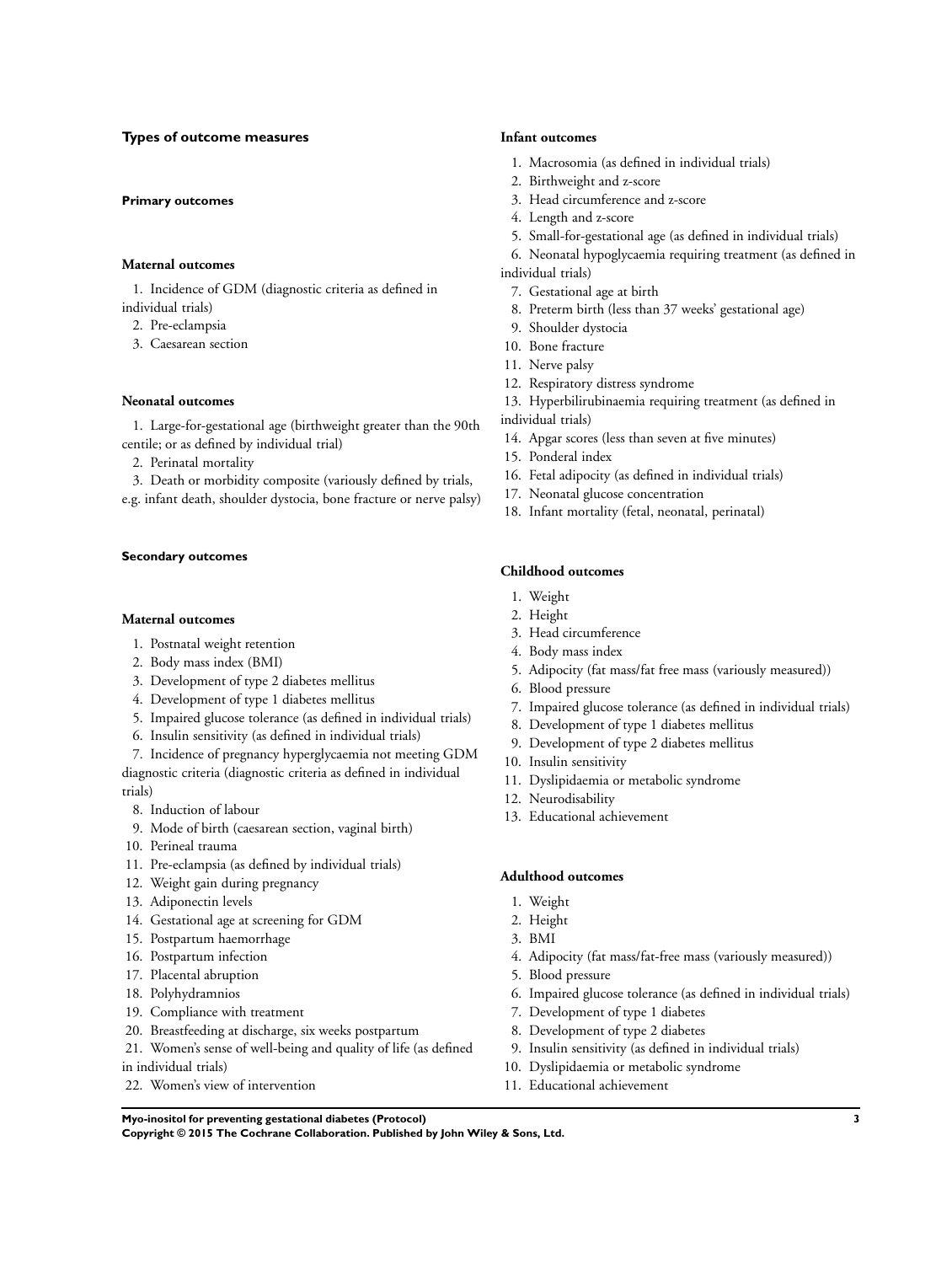#### **Health services cost**

1. Number of hospital visits or health professional visits (e.g. midwife, obstetrician, physician, dietitian)

2. Antenatal visits for mother

3. Direct costs to families in relation to the management provided

- 4. Length of postnatal stay (mother)
- 5. Admission to neonatal ward/ neonatal intensive care unit
- 6. Length of postnatal stay (baby)
- 7. Cost of maternal care
- 8. Cost of offspring care

#### **Search methods for identification of studies**

The following methods section of this protocol is based on a standard template used by the Cochrane Pregnancy and Childbirth Group.

#### **Electronic searches**

We will contact the Trials Search Co-ordinator to search the Cochrane Pregnancy and Childbirth Group's Trials Register. The Cochrane Pregnancy and Childbirth Group's Trials Register is maintained by the Trials Search Co-ordinator and contains trials identified from:

1. monthly searches of the Cochrane Central Register of Controlled Trials (CENTRAL);

- 2. weekly searches of MEDLINE (Ovid);
- 3. weekly searches of Embase (Ovid);
- 4. monthly searches of CINAHL (EBSCO);

5. handsearches of 30 journals and the proceedings of major conferences;

6. weekly current awareness alerts for a further 44 journals plus monthly BioMed Central email alerts.

Details of the search strategies for CENTRAL, MEDLINE, Embase and CINAHL, the list of handsearched journals and conference proceedings, and the list of journals reviewed via the current awareness service can be found in the 'Specialized Register' section within the editorial information about the [Cochrane Pregnancy](http://www.mrw.interscience.wiley.com/cochrane/clabout/articles/PREG/frame.html) [and Childbirth Group](http://www.mrw.interscience.wiley.com/cochrane/clabout/articles/PREG/frame.html).

Trials identified through the searching activities described above are each assigned to a review topic (or topics). The Trials Search Co-ordinator searches the register for each review using the topic list rather than keywords.

In addition, we plan to search [ClinicalTrials.gov](https://clinicaltrials.gov/) and [WHO](http://apps.who.int/trialsearch/) [ICTRP](http://apps.who.int/trialsearch/) for planned, ongoing or unpublished trials. The search terms we plan to use are given in [Appendix 1](#page-11-0).

## **Searching other resources**

We will search reference lists of retrieved studies. We will not apply any language or date restrictions.

## **Data collection and analysis**

#### **Selection of studies**

Two review authors will independently assess for inclusion all the potential studies we identify as a result of the search strategy. We will resolve any disagreement through discussion or, if required, we will consult a third person.

We will create a Study flow diagram to map out the number of records identified, included and excluded.

#### **Data extraction and management**

We will design a form to extract data. For eligible studies, two review authors will extract the data using the agreed form. We will resolve discrepancies through discussion or, if required, we will consult a third person. We will enter data into Review Manager software ([RevMan 2014\)](#page-9-0) and check for accuracy. When information regarding any of the above is unclear, we will attempt to contact authors of the original reports to provide further details.

#### **Assessment of risk of bias in included studies**

Two review authors will independently assess risk of bias for each study using the criteria outlined in the *Cochrane Handbook for Systematic Reviews of Interventions* ([Higgins 2011](#page-9-0)). We will resolve any disagreement by discussion or by involving a third assessor.

## **(1) Random sequence generation (checking for possible selection bias)**

We will describe for each included study the method used to generate the allocation sequence in sufficient detail to allow an assessment of whether it should produce comparable groups. We will assess the method as:

• low risk of bias (any truly random process, e.g. random number table; computer random number generator);

• high risk of bias (any non-random process, e.g. odd or even date of birth; hospital or clinic record number);

• unclear risk of bias.

#### **(2) Allocation concealment (checking for possible selection bias)**

We will describe for each included study the method used to conceal allocation to interventions prior to assignment and will assess whether intervention allocation could have been foreseen in advance of, or during recruitment, or changed after assignment. We will assess the methods as:

• low risk of bias (e.g. telephone or central randomisation; consecutively numbered sealed opaque envelopes);

• high risk of bias (open random allocation; unsealed or nonopaque envelopes, alternation; date of birth);

**Myo-inositol for preventing gestational diabetes (Protocol) 4**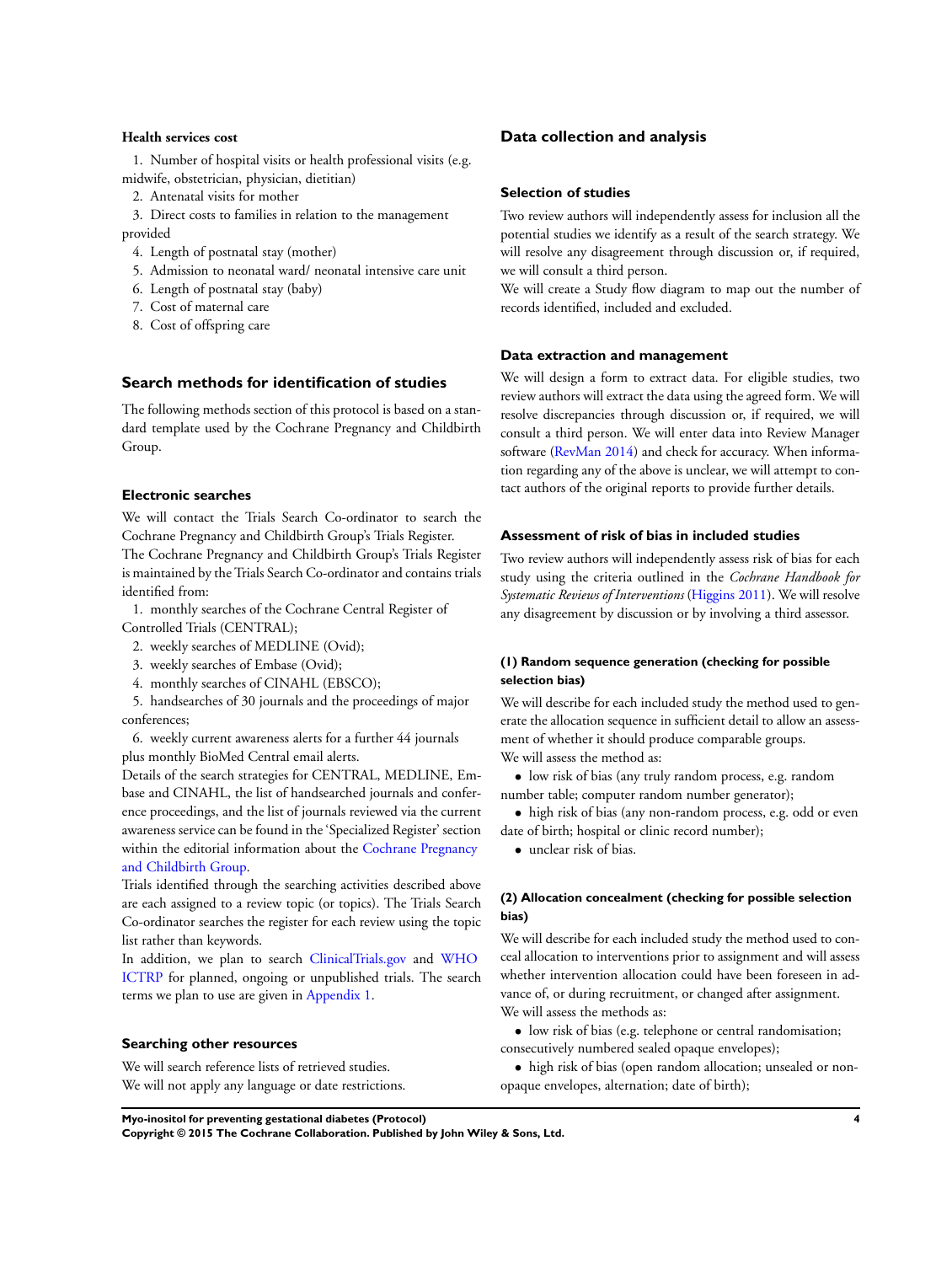• unclear risk of bias.

#### **(3.1) Blinding of participants and personnel (checking for possible performance bias)**

We will describe for each included study the methods used, if any, to blind study participants and personnel from knowledge of which intervention a participant received. We will consider that studies are at low risk of bias if they were blinded, or if we judge that the lack of blinding would be unlikely to affect results. We will assess blinding separately for different outcomes or classes of outcomes.

We will assess the methods as:

- low, high or unclear risk of bias for participants;
- low, high or unclear risk of bias for personnel.

## **(3.2) Blinding of outcome assessment (checking for possible detection bias)**

We will describe for each included study the methods used, if any, to blind outcome assessors from knowledge of which intervention a participant received. We will assess blinding separately for different outcomes or classes of outcomes.

We will assess methods used to blind outcome assessment as:

• low, high or unclear risk of bias.

## **(4) Incomplete outcome data (checking for possible attrition bias due to the amount, nature and handling of incomplete outcome data)**

We will describe for each included study, and for each outcome or class of outcomes, the completeness of data including attrition and exclusions from the analysis. We will state whether attrition and exclusions were reported and the numbers included in the analysis at each stage (compared with the total randomised participants), reasons for attrition or exclusion where reported, and whether missing data were balanced across groups or were related to outcomes. Where sufficient information is reported, or can be supplied by the trial authors, we will re-include missing data in the analyses which we undertake.

We will assess methods as:

• low risk of bias (e.g. no missing outcome data; missing outcome data balanced across groups);

• high risk of bias (e.g. numbers or reasons for missing data imbalanced across groups; 'as treated' analysis done with substantial departure of intervention received from that assigned at randomisation);

• unclear risk of bias.

## **(5) Selective reporting (checking for reporting bias)**

We will describe for each included study how we investigated the possibility of selective outcome reporting bias and what we found. We will assess the methods as:

• low risk of bias (where it is clear that all of the study's prespecified outcomes and all expected outcomes of interest to the review have been reported);

• high risk of bias (where not all the study's pre-specified outcomes have been reported; one or more reported primary outcomes were not pre-specified; outcomes of interest are reported incompletely and so cannot be used; study fails to include results of a key outcome that would have been expected to have been reported);

• unclear risk of bias.

## **(6) Other bias (checking for bias due to problems not covered by (1) to (5) above)**

We will describe for each included study any important concerns we have about other possible sources of bias.

We will assess whether each study was free of other problems that could put it at risk of bias:

- low risk of other bias;
- high risk of other bias;
- unclear whether there is risk of other bias.

#### **(7) Overall risk of bias**

We will make explicit judgements about whether studies are at high risk of bias, according to the criteria given in the *Handbook* [\(Higgins 2011\)](#page-9-0). With reference to (1) to (6) above, we will assess the likely magnitude and direction of the bias and whether we consider it is likely to impact on the findings. We will explore the impact of the level of bias through undertaking sensitivity analyses - *see* [Sensitivity analysis](#page-3-0).

The quality of the evidence will be assessed using the GRADE approach ([Schunemann 2009\)](#page-9-0) in order to assess the quality of the body of evidence relating to the following outcomes for the main comparisons.

1. Incidence of GDM (diagnostic criteria as defined in individual trials)

- 2. Pre-eclampsia
- 3. Mode of birth

4. Large-for-gestational age (birthweight greater than the 90th centile; or as defined by individual trial)

- 5. Perinatal mortality
- 6. Fetal adiposity
- 7. Impaired glucose tolerance as a child/adult

GRADE profiler [\(GRADE 2014](#page-9-0)) will be used to import data from Review Manager 5.3 [\(RevMan 2014](#page-9-0) ) in order to create 'Summary of findings' tables. A summary of the intervention effect and a measure of quality for each of the above outcomes will be produced using the GRADE approach. The GRADE approach uses five considerations (study limitations, consistency of effect, imprecision, indirectness and publication bias) to assess the quality

**Myo-inositol for preventing gestational diabetes (Protocol) 5**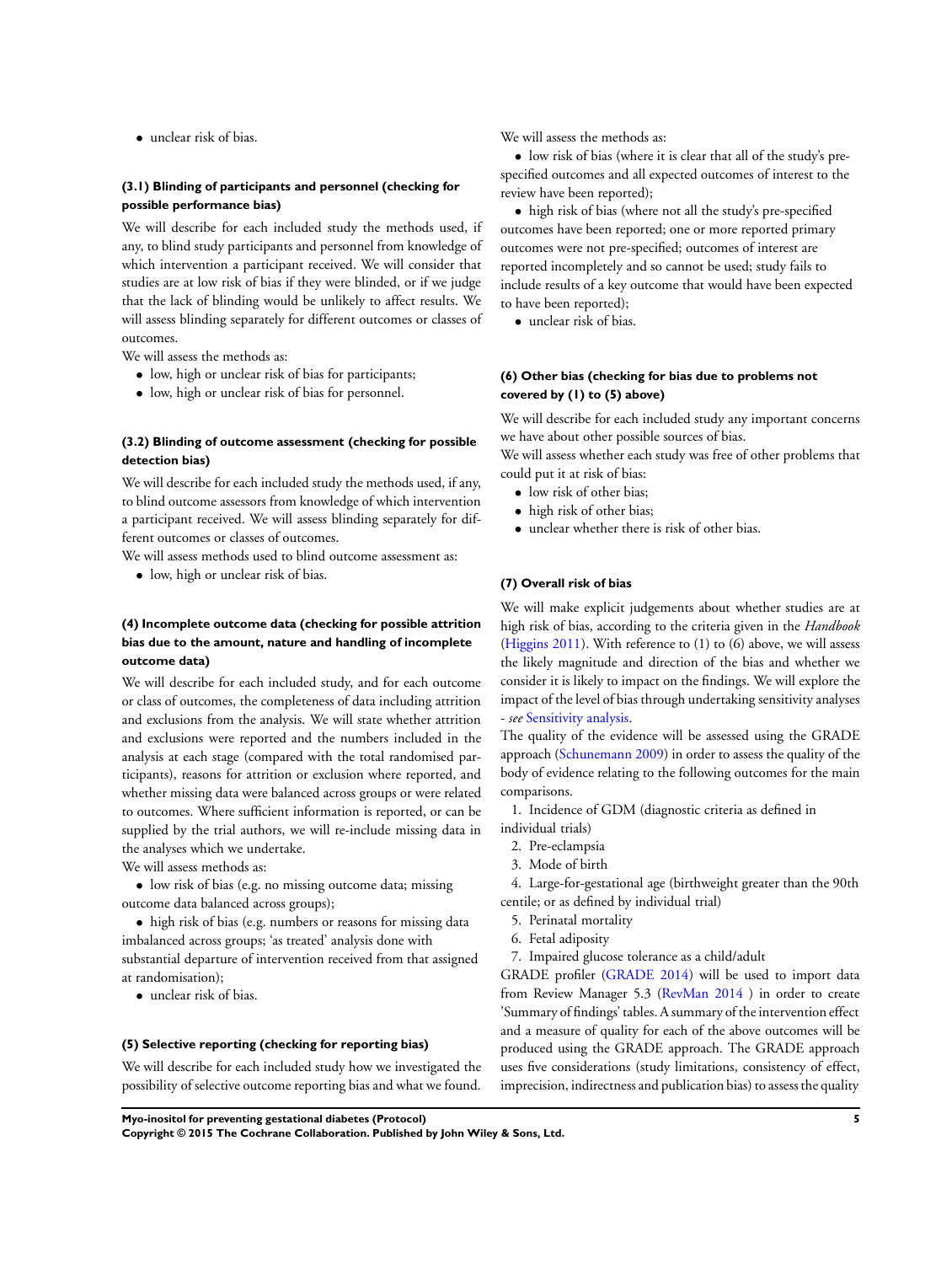of the body of evidence for each outcome. The evidence can be downgraded from 'high quality' by one level for serious (or by two levels for very serious) limitations, depending on assessments for risk of bias, indirectness of evidence, serious inconsistency, imprecision of effect estimates or potential publication bias.

#### **Measures of treatment effect**

#### **Dichotomous data**

For dichotomous data, we will present results as summary risk ratio with 95% confidence intervals.

#### **Continuous data**

For continuous data, we will use the mean difference with 95% confidence intervals if outcomes are measured in the same way between trials. We will use the standardised mean difference to combine trials that measure the same outcome, but use different methods; these will also be presented with 95% confidence intervals.

#### **Unit of analysis issues**

#### **Cluster-randomised trials**

We will include cluster-randomised trials in the analyses along with individually-randomised trials. We will make adjustments using the methods described in the *Handbook* [Section 16.3.4 or 16.3.6] using an estimate of the intracluster correlation co-efficient (ICC) derived from the trial (if possible), from a similar trial or from a study of a similar population. If we use ICCs from other sources, we will report this and conduct sensitivity analyses to investigate the effect of variation in the ICC. We will consider it reasonable to combine the results from both cluster-randomised trials and individually-randomised trials if there is little heterogeneity between the study designs and the interaction between the effect of intervention and the choice of randomisation unit is considered to be unlikely.

#### **Multiple pregnancy**

There may be unit of analysis issues that arise when the women randomised have a multiple pregnancy. We will present maternal data as per woman randomised and neonatal data per infant.

#### **Multiple arm studies**

Where a trial has multiple intervention arms we will avoid 'double counting' of participants by combining groups to create a single pair-wise comparison if possible. Where this is not possible we will split the 'shared' group into two or more groups with smaller sample size and include two or more (reasonably independent) comparisons.

#### **Dealing with missing data**

For included studies, we will note levels of attrition.We will explore the impact of including studies with high levels of missing data in the overall assessment of treatment effect by using sensitivity analysis.

For all outcomes, we will carry out analyses, as far as possible, on an intention-to-treat basis, i.e. we will attempt to include all participants randomised to each group in the analyses, and all participants will be analysed in the group to which they were allocated, regardless of whether or not they received the allocated intervention. The denominator for each outcome in each trial will be the number randomised minus any participants whose outcomes are known to be missing.

#### **Assessment of heterogeneity**

We will assess statistical heterogeneity in each meta-analysis using the Tau², I² and Chi² statistics. We will regard heterogeneity as substantial if an I² is greater than 30% and either a Tau² is greater than zero, or there is a low P value (less than 0.10) in the Chi² test for heterogeneity.

#### **Assessment of reporting biases**

If there are 10 or more studies in the meta-analysis, we will investigate reporting biases (such as publication bias) using funnel plots. We will assess funnel plot asymmetry visually. If asymmetry is suggested by a visual assessment, we will perform exploratory analyses to investigate it.

#### **Data synthesis**

We will carry out statistical analysis using the Review Manager software ([RevMan 2014](#page-9-0)). We will use fixed-effect meta-analysis for combining data where it is reasonable to assume that studies are estimating the same underlying treatment effect: i.e. where trials are examining the same intervention, and the trials' populations and methods are judged sufficiently similar. If there is clinical heterogeneity sufficient to expect that the underlying treatment effects differ between trials, or if substantial statistical heterogeneity is detected, we will use random-effects meta-analysis to produce an overall summary if an average treatment effect across trials is considered clinically meaningful. The random-effects summary

**Myo-inositol for preventing gestational diabetes (Protocol) 6**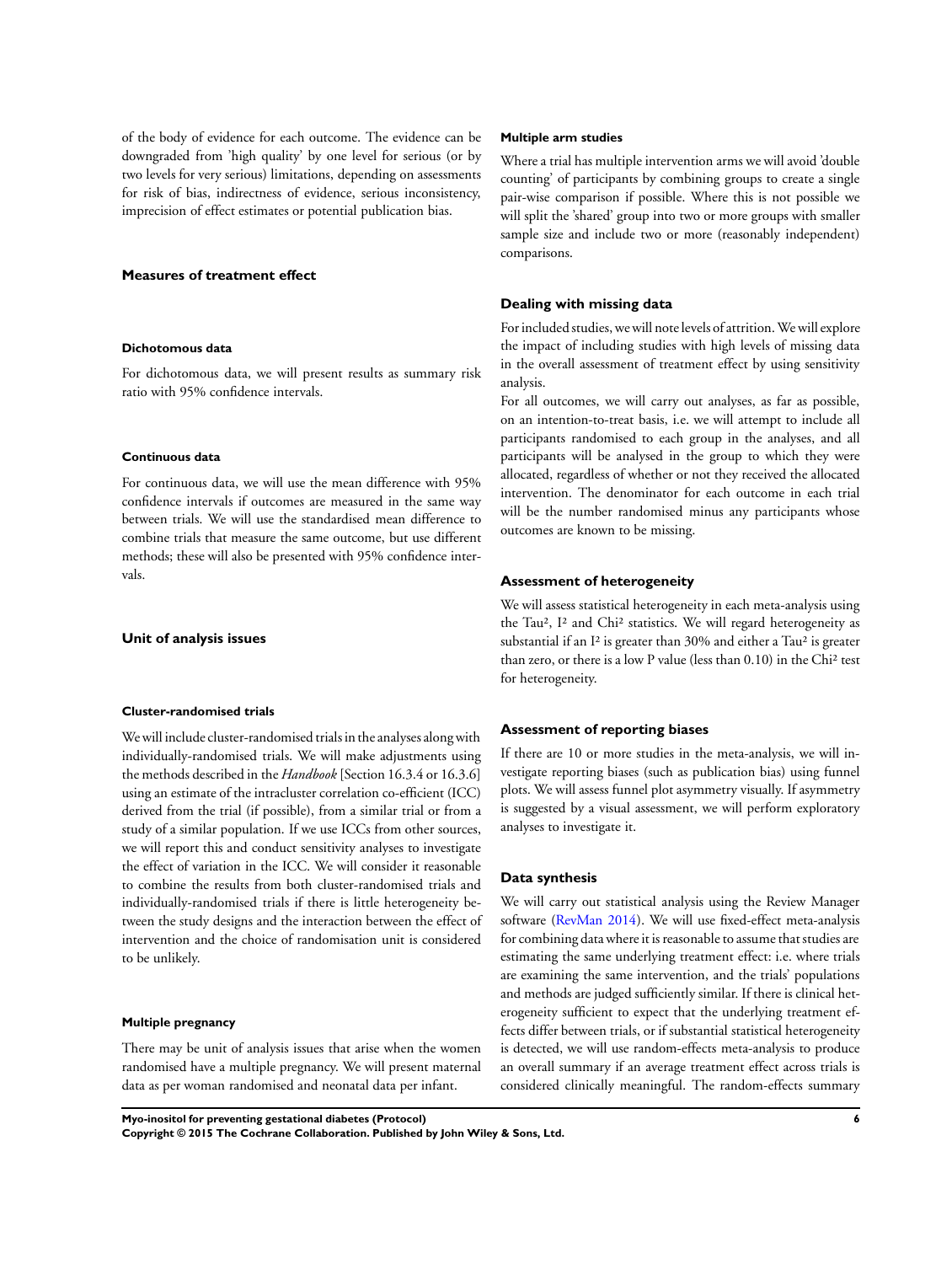<span id="page-9-0"></span>will be treated as the average of the range of possible treatment effects and we will discuss the clinical implications of treatment effects differing between trials. If the average treatment effect is not clinically meaningful, we will not combine trials.

If we use random-effects analyses, the results will be presented as the average treatment effect with 95% confidence intervals, and the estimates of Tau² and I².

### **Subgroup analysis and investigation of heterogeneity**

If we identify substantial heterogeneity, we will investigate it using subgroup analyses and sensitivity analyses. We will consider whether an overall summary is meaningful, and if it is, use random-effects analysis to produce it.

We plan to carry out the following subgroup analyses.

1. Polycystic ovary syndrome (PCOS) women versus non-PCOS women

- 2. Obese women versus non-obese women
- 3. Dosage high versus low dose
- 4. Timing of myo-inositol pre-pregnancy versus first trimester

The following outcomes will be used in subgroup analysis.

#### **Maternal outcomes**

1. Incidence of GDM (diagnostic criteria as dened in individual trials)

2. Mode of birth (normal vaginal birth, operative vaginal birth, caesarean section)

#### 3. Pre-eclampsia

## **Neonatal outcomes**

1. Large-for-gestational age

2. Perinatal mortality

We will assess subgroup differences by interaction tests available within RevMan (RevMan 2014). We will report the results of subgroup analyses quoting the Chi<sup>2</sup> statistic and P value, and the interaction test I² value.

#### **Sensitivity analysis**

If there is evidence of significant heterogeneity, we will explore this by using the quality of the included trials for the primary outcomes. We will compare trials that have low risk of bias for allocation concealment with those judged to be of unclear or high risk of bias.

## **A C K N O W L E D G E M E N T S**

Dahineswari Rajamanickam assisted the review authors in preparing the first draft of the protocol.

As part of the pre-publication editorial process, this protocol has been commented on by five peers (an editor and four referees who are external to the editorial team) and the Group's Statistical Adviser.

#### **R E F E R E N C E S**

#### **Additional references**

#### **Carlomagno 2011**

Carlomagno G, Unfer V, Buffo S, D'Ambrosio F. Myoinositol in the treatment of premenstrual dysphoric disorder. *Human Psychopharmacology: Clinical and Experimental* 2011;**26**(7):526–30.

#### **Corrado 2011**

Corrado F, D'Anna R, Di Vieste G, Giordano D, Pintaudi B, Santamaria A, et al.The effect of myoinositol supplementation on insulin resistance in patients with gestational diabetes. *Diabetic Medicine* 2011;**28**:972–5.

#### **Crane 2013**

Crane M, Bain E, Tieu J, Han S, Middleton P, Crowther CA. Diet and exercise interventions for preventing gestational diabetes mellitus. *Cochrane Database of Systematic Reviews* 2013, Issue 3. [DOI: 10.1002/14651858.CD010443]

#### **D'Anna 2011**

D'Anna R, Di Bendetto V, Rizzo P, Raffone E, Interdanto ML, Corado F, et al.Myo-inositol may prevent gestational

diabetes in PCOS women. *Gynecological Endocrinology* 2012;**28**(6):440–2.

#### **Ferrara 2007**

Ferrara A. Increasing prevalence of gestational diabetes mellitus. *Diabetes Care* 2007;**30 (Suppl. 2)**:S141–S146.

#### **Genazzani 2008**

Genazzani AD, Lanzoni C, Ricchieri F, Jasonni VM. Myoinositol administration positively affects hyperinsulinemia and hormonal parameters in overweight patients with polycystic ovarian syndrome. *Gynecological Endocrinology* 2008;**24**:139–44.

#### **Glueck 2008**

Glueck CJ, Pranikoff J, Aregawi D, Wang P. Prevention of gestational diabetes by metformin plus diet in patients with polycystic ovarian syndrome. *Fertility and Sterility* 2008;**89**: 625–34.

#### **GRADE 2014**

McMaster University. GRADEpro. [Computer program on www.gradepro.org]. 2014. McMaster University, 2014.

**Myo-inositol for preventing gestational diabetes (Protocol) 7**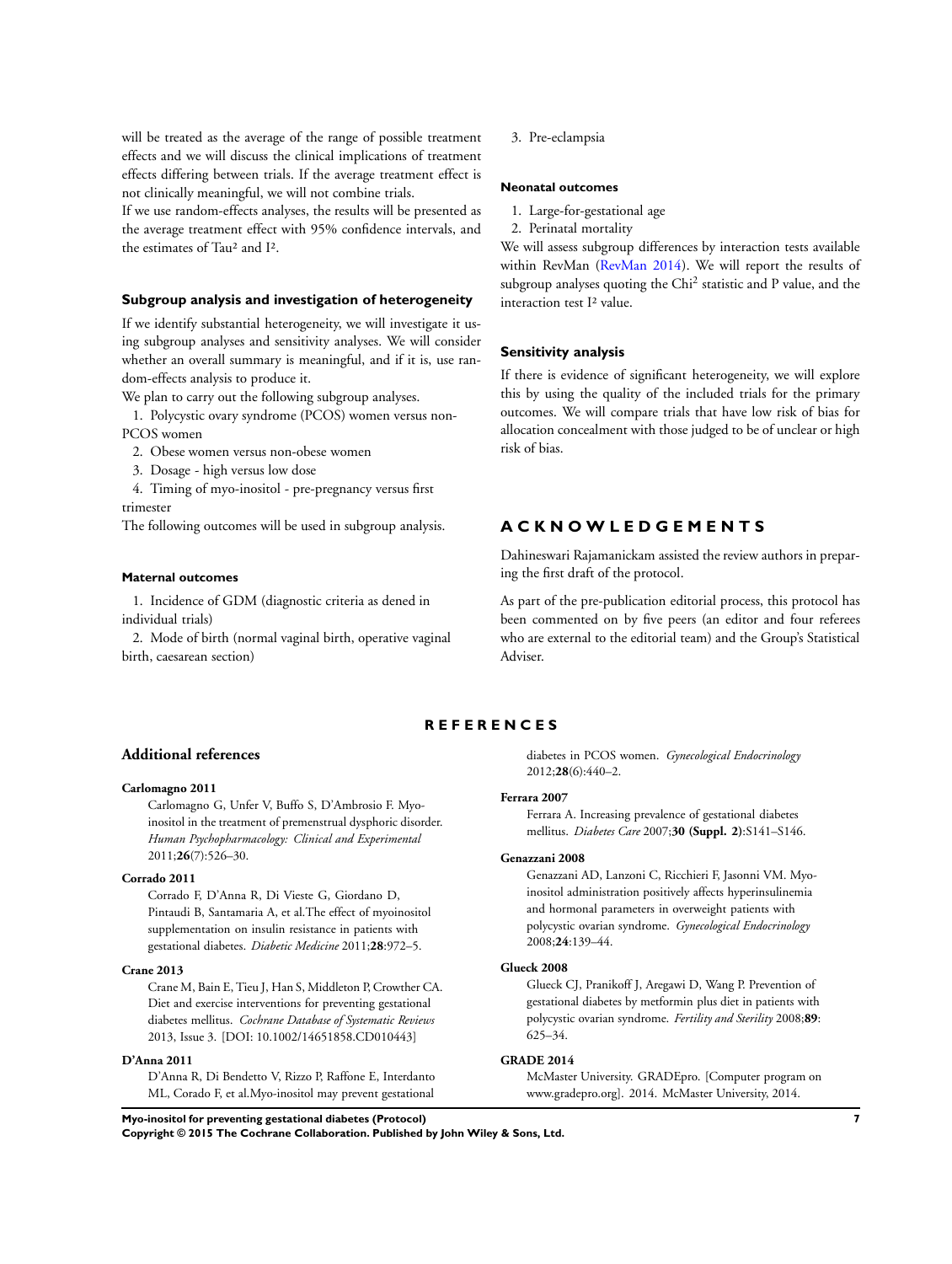#### **Han 2012**

Han S, Crowther CA, Middleton P. Exercise for pregnant women for preventing gestational diabetes mellitus. *Cochrane Database of Systematic Reviews* 2012, Issue 7. [DOI: 10.1002/14651858.CD009021.pub2]

## **Higgins 2011**

Higgins JPT, Green S, editors. Cochrane Handbook for Systematic Reviews of Interventions Version 5.1.0 [updated March 2011]. The Cochrane Collaboration, 2011. Available from www.cochrane-handbook.org.

#### **Kennington 1990**

Kennington AS, Hill CR, Craig J, Bogardus C, Raz I, Ortmeyer HK, et. al. Low urinary chiro-inositol excretion in non-insulin-dependent diabetes mellitus. *New England Journal of Medicine* 1990;**323**:373–8.

#### **Kim 2002**

Kim C, Newton KM, Knopp RH. Gestational diabetes and the incidence of type 2 diabetes: a systematic review. *Diabetes Care* 2002;**25**:1862–8.

#### **Metzger 1998**

Metzger BE, Coustan DR. Proceedings of the Fourth International Workshop-Conference on Gestational Diabetes Mellitus. *Diabetes Care* 1998;**21 (Suppl. 2)**: B1–B167.

#### **Minozzi 2008**

Minozzi M, D'Andrea G, Unfer V. Treatment of hirsutism with myo-inositol: a prospective clinical study. *Reproductive Biomedicine Online* 2008;**17**(4):579–82.

#### **Moore 2014**

Moore TR. Diabetes Mellitus and Pregnancy. http: //emedicine.medscape.com/article/127547-overview [accessed 27 Jan 2014].

#### **Nankervis 2013**

Nankervis A, Conn J. Gestational diabetes mellitusnegotiating the confusion. *Australian Family Physician* 2013;**42**(8):528–31.

#### **NCI**

NCI Dictionary of Cancer Terms. http://www.cancer.gov/ dictionary (accessed July 2014).

#### **Nestler 1999**

Nestler JE, Jakubowicz DJ, Reamer P, Gunn RD, Allan G. Ovulatory and metabolic effects of D-chiro-inositol in the polycystic ovary syndrome. *New England Journal of Medicine* 1999;**340**:1314–20.

#### **NICE 2008**

National Institute for Health and Clinical Excellence. Diabetes in pregnancy: management of diabetes and its complications from pre-conception to the postnatal period.. *Diabetes in pregnancy: management of diabetes and its complications from pre-conception to the postnatal period*. Manchester: NICE, 2008.

#### **Nordio 2013**

Nordio M, Pajalich R. Combined treatment with Myoinositol and selenium ensures euthyroidism in subclinical hypothyroidism patients with autoimmune thyroiditis. *Journal of Thyroid Research* 2013;**Article ID 424163**:5 pages. [DOI: 10.1155/2013/424163]

#### **Papaloe 2007**

Papaloe E, Unfer V, Baillargeon JP, De Santis L, Fusi F, Brigante C, et al.Myoinositol in patients with polycystic ovarian syndrome: a novel method for ovulation induction. *Gynecological Endocrinology* 2007;**23**:700–3.

#### **Pettitt 1983**

Pettitt DJ, Baird HR, Aleck KA, Bennett PH, Knowler WC. Excessive obesity in offspring of Pima Indian women with diabetes during pregnancy. *New England Journal of Medicine* 1983;**308**:242–5.

#### **Pettitt 1988**

Pettitt DJ, Aleck KA, Baird HR, Carraher MJ, Bennett PH, Knowler WC. Congenital susceptibility to NIDDM: role of intrauterine environment. *Diabetes* 1988;**37**:622–8.

#### **RevMan 2014**

The Nordic Cochrane Centre, The Cochrane Collaboration. Review Manager (RevMan). 5.3. Copenhagen: The Nordic Cochrane Centre, The Cochrane Collaboration, 2014.

#### **Schunemann 2009**

Schunemann HJ. GRADE: from grading the evidence to developing recommendations. A description of the system and a proposal regarding the transferability of the results of clinical research to clinical practice [GRADE: Von der Evidenz zur Empfehlung.Beschreibung des Systems und Losungsbeitrag zur Ubertragbarkeit von Studienergebnissen]. *Zeitschrift fur Evidenz, Fortbildung und Qualitat im Gesundheitswesen* 2009;**103**(6):391–400.

#### **Silverman 1998**

Silverman BL, Rizzo TA, Cho NH, Metzger BE. Long-term effects of the intrauterine environment: The Northwestern University Diabetes in Pregnancy Center. *Diabetes Care* 1998;**21 (Suppl. 2)**:B142–B149.

#### **Suzuki 1994**

Suzuki S, Kawasaki H, Satoh Y. Urinary chiro-inositol excretion is an index marker of insulin sensitivity in Japanese type 2 diabetes. *Diabetes Care* 1994;**17**:1465–8.

#### **Tieu 2008**

Tieu J, Crowther CA, Middleton P. Dietary advice in pregnancy for preventing gestational diabetes mellitus. *Cochrane Database of Systematic Reviews* 2008, Issue 2. [DOI: 10.1002/14651858.CD006674.pub2]

#### **Unfer 2011**

Unfer V, Raffone E, Rizzo P, Buffo S. Effect of a supplementation with myo-inositol plus melatonin on oocyte quality in women who failed to conceive in previous in vitro fertilization cycles for poor oocyte quality: a prospective, longitudinal, cohort study. *Gynecological Endocrinology* 2011;**27**:857–61.

∗ *Indicates the major publication for the study*

## **Myo-inositol for preventing gestational diabetes (Protocol) 8**